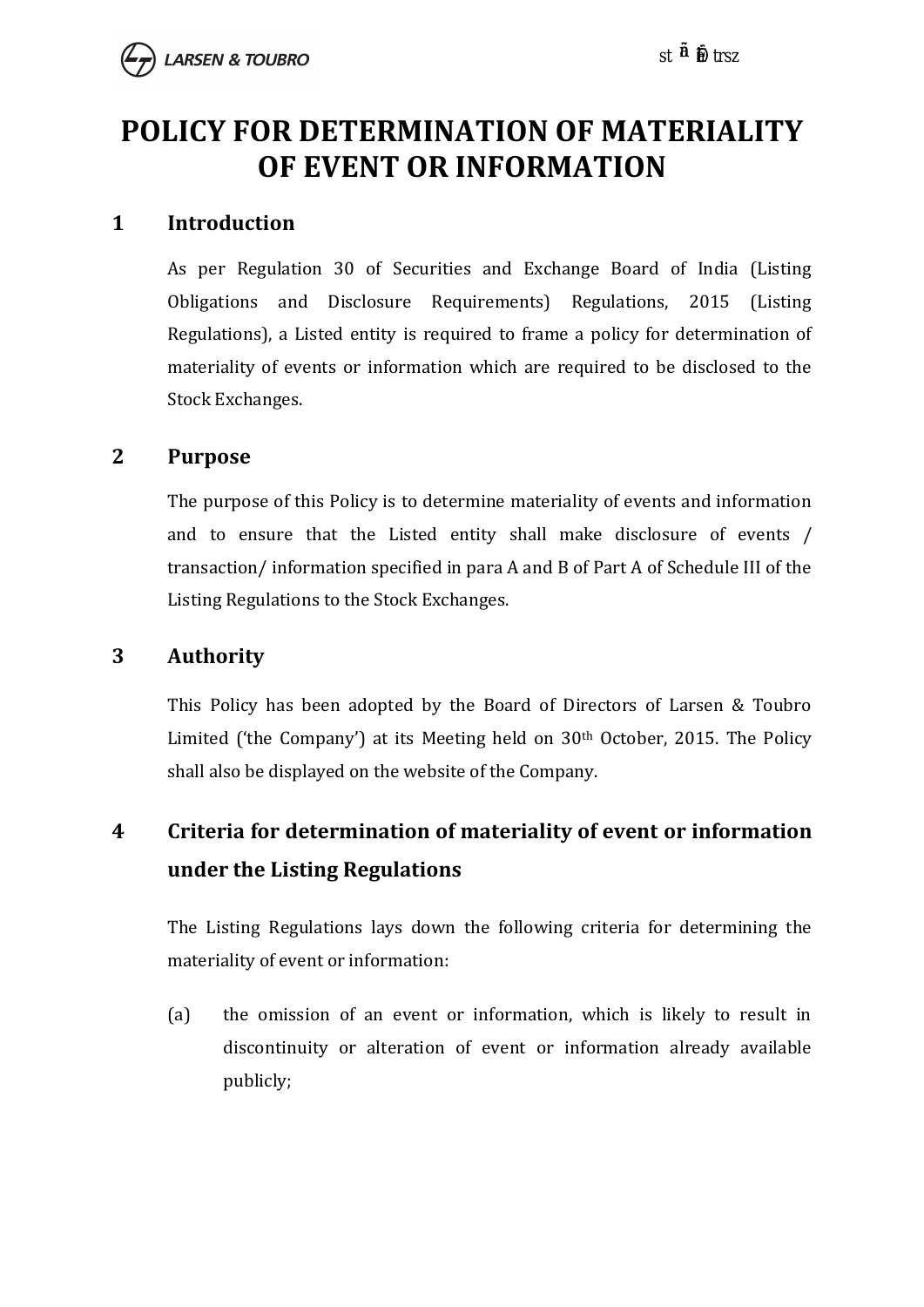- (b) the omission of an event or information, which is likely to result in significant market reaction, if the said omission came to light at a later date;
- (c) any event/information, which in the opinion of the Board of Directors of listed entity, is material.

### **5 Guidelines for determination of materiality of event or transaction or information**

Presently, the Company reports all the media releases including material orders bagged, mergers and acquisitions and hive-offs to the Stock Exchange(s). The Company shall continue the said practice in future and shall be treated in cognizance with Regulation 30 of the Listing Regulations.

Further, the following materiality criteria shall be adopted in the case of the Company, its Subsidiaries and Associate companies (other than the subsidiary companies whose equity shares are listed) with respect to transactions for reporting to the Stock Exchange(s):

- Orders/contracts valued at Rs. 1000 crores each, bagged by the Company;
- Transaction exceeding 5% of the turnover or 10% of the net-worth of the Company;
- Orders/contracts valued at Rs. 1000 crores each and above, bagged by subsidiary companies other than the subsidiary companies whose equity shares are listed;
- Transaction valued at Rs.1000 crores each and above for subsidiary companies other than the subsidiary companies whose equity shares are listed.

The Company shall disclose acquisition(s) (including agreement to acquire), scheme of arrangement (amalgamation/ merger/ demerger/restructuring), or sale or disposal of any unit(s), division(s) or subsidiary of the Company or any other restructuring, except inter-group transfers/transactions.